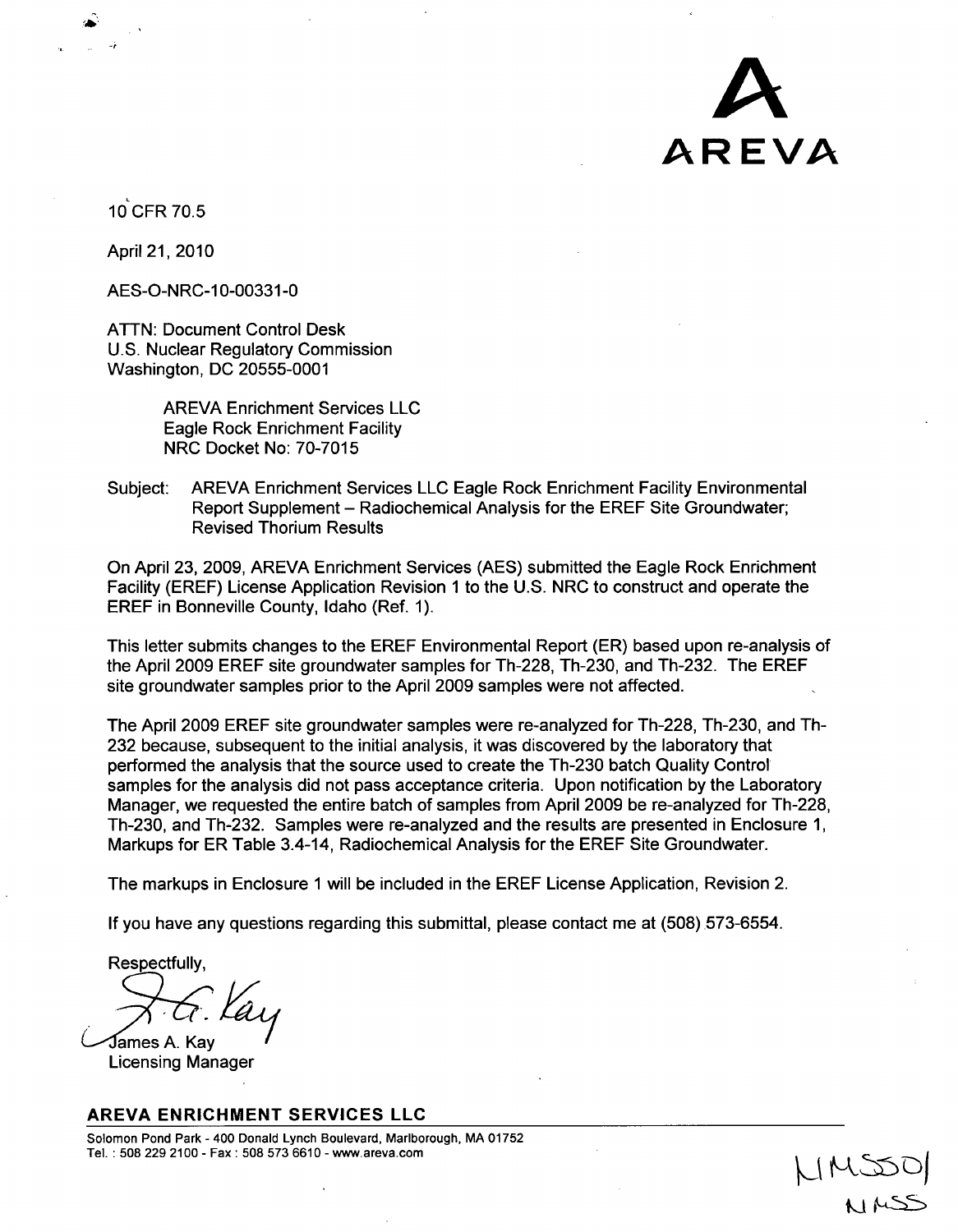AREVA Enrichment Services LLC AES-0-NRC-10-00331 Page 2 of 2

References:

1) S. Shakir (AES) Letter to the U.S. Nuclear Regulatory Commission, Revision **1** to License Application for the Eagle Rock Enrichment Facility, dated April 23, 2009.

Enclosures:

1) Markups for ER Table 3.4-14, Radiochemical Analysis for the EREF Site Groundwater.

Commitment:

1) The markups in Enclosure 1 will be included in the EREF License Application, Revision 2.

CC:

Breeda Reilly, U.S. NRC Senior Project Manager Steve Lemont, U.S. NRC Senior Project Manager Bruce Biwer, Argonne National Laboratory

٨

**I**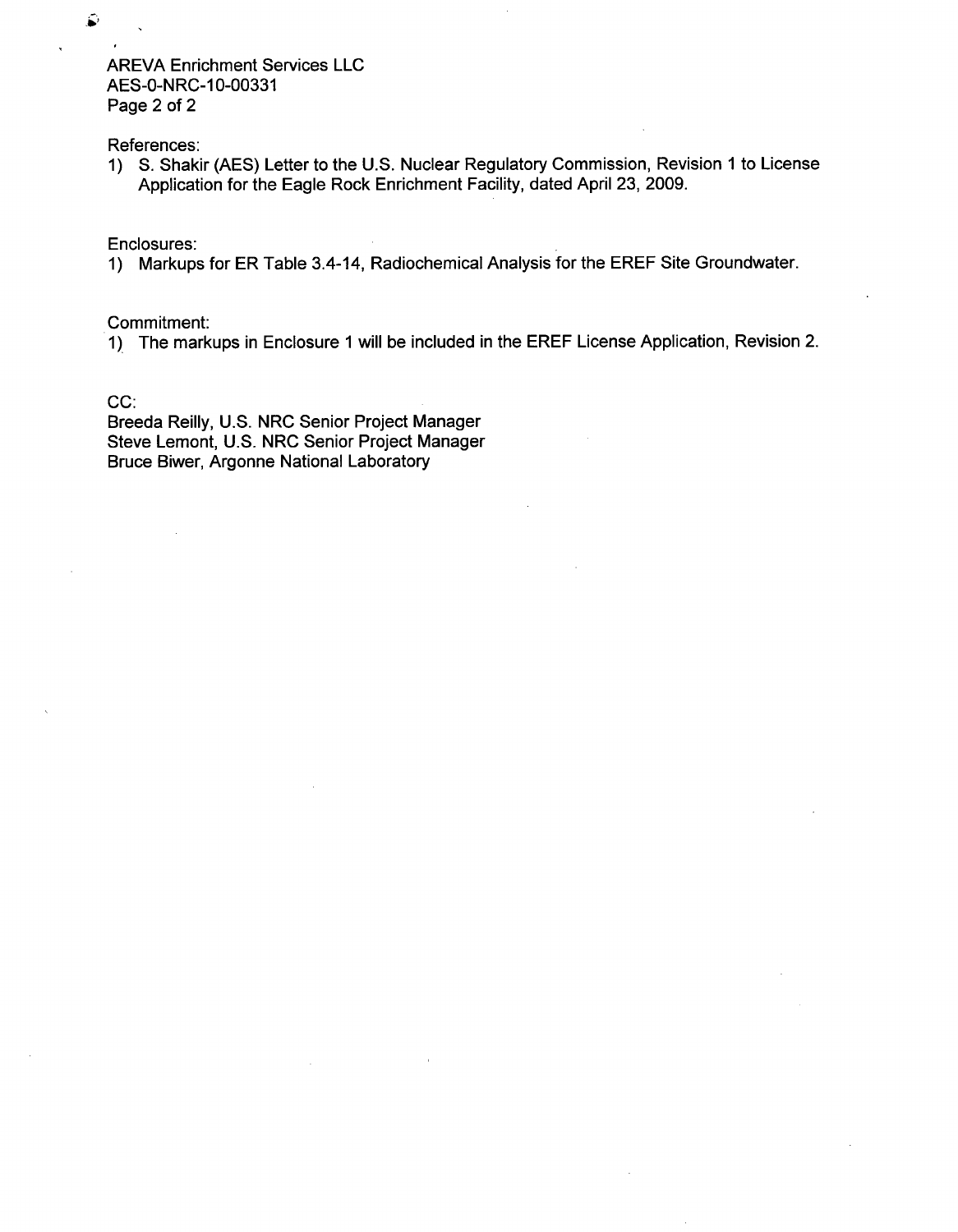AREVA Enrichment Services LLC Eagle Rock Enrichment Facility AES-O-NRC-10-00331-0

 $\mathcal{L}_{\text{max}}$ 

# MARKUPS

ER Table 3.4-14 Radiochemical Analysis for the EREF Site Groundwater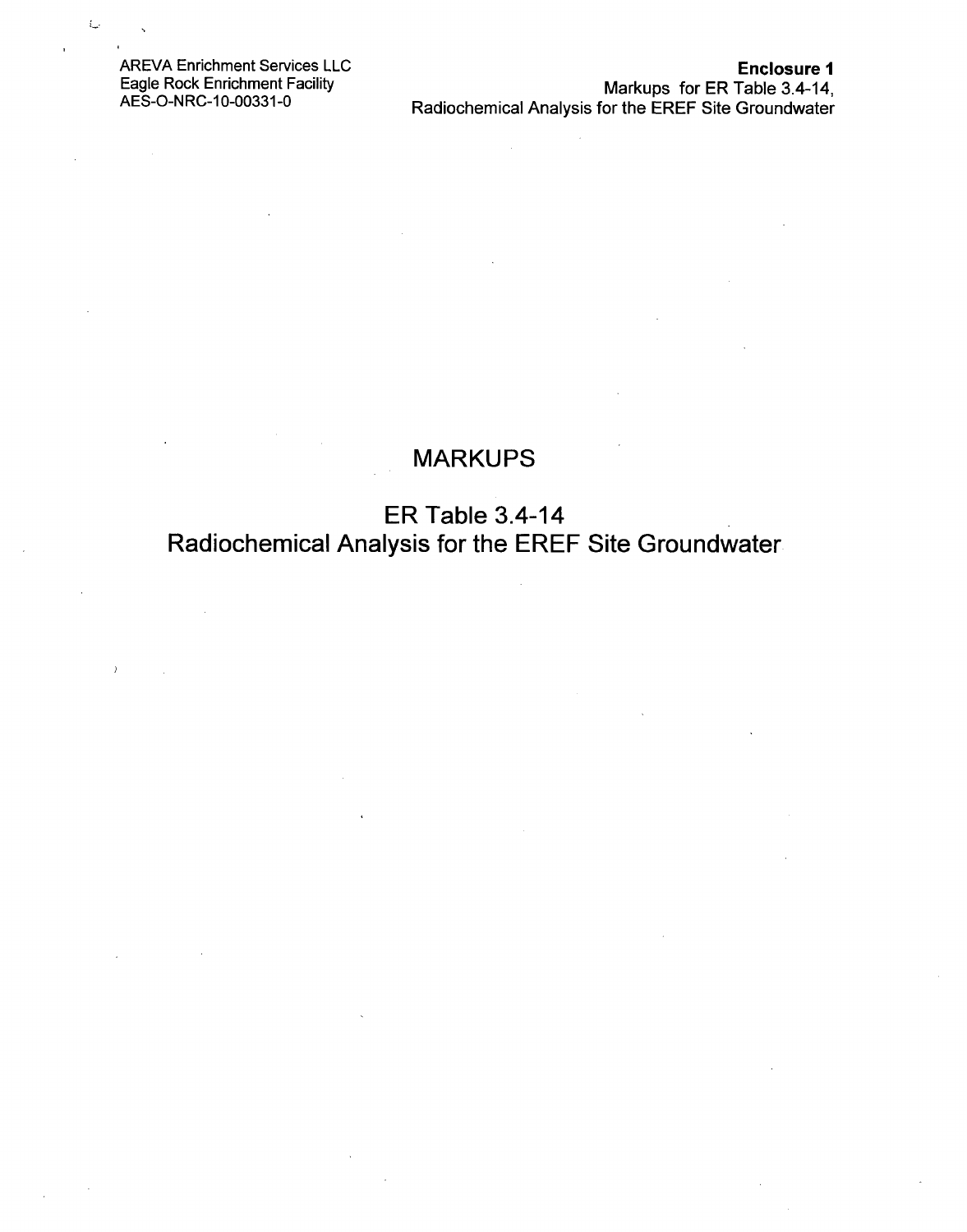|                   |                |            | (Page zo 01 Jo)        |                                      |           |
|-------------------|----------------|------------|------------------------|--------------------------------------|-----------|
| GW-3              |                |            |                        | <b>Lava Well</b>                     |           |
| /08/2009          | 4/08/2009      | 4/08/2009  | 4/07/2009              | 4/07/2009                            | 4/07/2009 |
| W-03-01<br>(Bq/L) | MDC<br>(OCI/L) | (Bq/L)     | LAVA WEIT<br>$03 - 01$ | <b>LAVA WELL</b><br>103-01<br>(Ba/L) | (pCilL)   |
| מח בחח ר          |                | $1.205+00$ |                        | $2.70E$ 01                           |           |

#### $(D_{\text{max}} 98 \text{ s}5 \text{ s})$

| <b>Well Name</b>      |                      | $GW-3$         |                       |            | <b>Lava Well</b>                                                        |                           |                       |                    |                                           |  |  |
|-----------------------|----------------------|----------------|-----------------------|------------|-------------------------------------------------------------------------|---------------------------|-----------------------|--------------------|-------------------------------------------|--|--|
| <b>Sample Date</b>    | 4/08/2009            | 4/08/2009      | 4/08/2009             | 4/08/2009  | 4/07/2009                                                               | 4/07/2009                 | 4/07/2009             | 4/07/2009          |                                           |  |  |
| <b>Sample</b><br>Name | GW-03-01             | GW-03-01       | <b>MDC</b>            | <b>MDC</b> | <b>LAVA WELL</b><br>03-01                                               | <b>LAVA WELL</b><br>03-01 | <b>MDC</b>            | <b>MDC</b>         | <b>EPA MCL'</b>                           |  |  |
| Analyte               | (DCII)               | (Bq/L)         | (pC <sub>i</sub> /L)  | (Bq/L)     | (DCIL)                                                                  | (Bq/L)                    | (pC <sub>II</sub> )   | (Bq/L)             | pCi/L (Bq/L)                              |  |  |
| Ru-106                | $-2.70E+00$          | $-9.99E - 02$  | 3.50E+01              | 1.29E+00   | $-1.00E + 01$                                                           | $-3.70E - 01$             | 4.30E+01              | 1.59E+00           | NS.                                       |  |  |
| Sb-124                | $-5,50E+00$          | $-2.03E-01$    | 1.30E+01              | 4.81E-01   | 1.30E+00                                                                | 4.81E-02                  | 1.10E+01              | 4.07E-01           | <b>NS</b>                                 |  |  |
| Sb-125                | 3.10E+00             | 1.15E-01       | 8.80E+00              | 3.26E-01   | $-5.10E + 00$                                                           | $-1.89E - 01$             | $1,20E+01$            | 4.44E-01           | <b>NS</b>                                 |  |  |
| Se-75                 | 4.00E-01             | 1.48E-02       | 3,90E+00              | 1.44E-01   | $-1.60E + 00$                                                           | $-5.92E - 02$             | 5.60E+00              | 2.07E-01           | <b>NS</b>                                 |  |  |
| $Zn-65$               | 4.10E+00             | 1.52E-01       | 1.40E+01              | 5.18E-01   | $-4.30E + 00$                                                           | $-1.59E - 01$             | 1.00E+01              | 3.70E-01           | <b>NS</b>                                 |  |  |
| $Zr-95$               | $-1.00E - 01$        | $-3.70E - 03$  | 6,50E+00              | 2.40E-01   | 1.00E+00                                                                | 3.70E-02                  | 7.10E+00              | 2.63E-01           | <b>NS</b>                                 |  |  |
| $H-3$                 | 2.00E+01             | 7.40E-01       | 4.30E+02              | 1.59E+01   | 4.00E+01                                                                | 1.48E+00                  | 4.30E+02              | 1.59E+01           | <b>NS</b>                                 |  |  |
| Ra-224                | 0.00E+00             | $0.00E + 00$   | 4.30E+01              | 1.59E+00   | 2.90E-01                                                                | 1.07E-02                  | 4.10E-01              | 1.52E-02           | <b>NS</b>                                 |  |  |
| Ra-226                | 1.30E-01             | 4.81E-03       | 2.80E-01              | 1.04E-02   | 1.09E-01                                                                | 4.03E-03                  | 2.60E-01              | 9.62E-03           | 5 (0.18) [Ra-<br>226+Ra-228] <sup>2</sup> |  |  |
| Ra-228                | 3.50E-01             | 1.29E-02       | 2.90E+00              | 1.07E-01   | $-1.60E+00$                                                             | $-5.92E - 02$             | 4.60E+00              | 1.70E-01           | 5 (0.18) [Ra-<br>226+Ra-228] <sup>2</sup> |  |  |
| <b>Th 228</b>         | <del>7.60E=02*</del> | $2$ $81F - 03$ | <del>-1.70E-01-</del> | 6.29E-03   | $5.36E - 01$                                                            | $-1.98E - 02$             | 1 <del>:10E-01-</del> | 4.07E-03           | <b>NS</b>                                 |  |  |
| <b>Th-230</b>         | 1.16E-01             | $-4.37E - 03$  | <del>2.70E-01-</del>  | 9.99E-03   | 7.60E-02                                                                | $-2.81E - 03$             | 2.00E-01              | 7.40E-03           | <b>NS</b>                                 |  |  |
| Th-232                | 4.00E-03             | 1.48E-04       | 7.00E-01              | 3.70E-03-  | 2.20E=02                                                                | $-8.14E - 04$             | 3.00E=02*             | -1-11E-03          | -NS                                       |  |  |
| $U - 234$             | 1.27E+00             | 4.70E-02       | 1.60E-01              | 5.92E-03   | 1.62E+00                                                                | 5.99E-02                  | 1.30E-01              | 4.81E-03           | 20 (0.74)                                 |  |  |
| $U - 235$             | 3.50E-02             | 1.29E-03       | 1.70E-01              | 6.29E-03   | 5.60E-02                                                                | 2.07E-03                  | 1.20E-01              | 4.44E-03           | 20 (0.74)                                 |  |  |
| U-238                 | 6.50E-01             | 2.40E-02       | 1.50E-01              | 5.55E-03   | 6.10E-01                                                                | 2.26E-02                  | 1.00E-01              | 3.70E-03           | 20 (0.74)                                 |  |  |
|                       |                      |                |                       |            |                                                                         |                           |                       |                    |                                           |  |  |
| $Th - 228$            |                      |                |                       |            | 1.30E-01 4.81E-03 2.30E-01 8.51E-03 5.80E-02                            | 2.15E-03                  |                       | 2.50E-019.25E-03   | N <sub>5</sub>                            |  |  |
| $Th - 230$            |                      |                |                       |            | 9.10E-01 3.37E-02 2.40E-01 8.88E-03 3.77E-01*                           | ∣।.39೯-0२ *               |                       | a.70E-01 9.99E-03  | N <sub>5</sub>                            |  |  |
| $Th-232$              |                      |                |                       |            | $3.016 - 01$ $(1.116 - 02^7)$ $3.106 - 02$ $3.186 - 03)$ $1.886 - 01^4$ | $4.96E - 037$             |                       | !7,00E-02 2.59E-03 | <b>NS</b>                                 |  |  |

\* RESULT TO BE BOLDED AND BOX SHADED

**Eagle Rock Enrichment Facility ER** Rev. 1, Rev. 1, Rev. 1, Rev. 1, Rev. 1, Rev. 1, Rev. 1, Rev. 1, Rev. 1, Rev. 1, Rev. 1, Rev. 1, Rev. 1, Rev. 1, Rev. 1, Rev. 1, Rev. 1, Rev. 1, Rev. 1, Rev. 1, Rev. 1, Rev. 1, Rev. 1, Re

申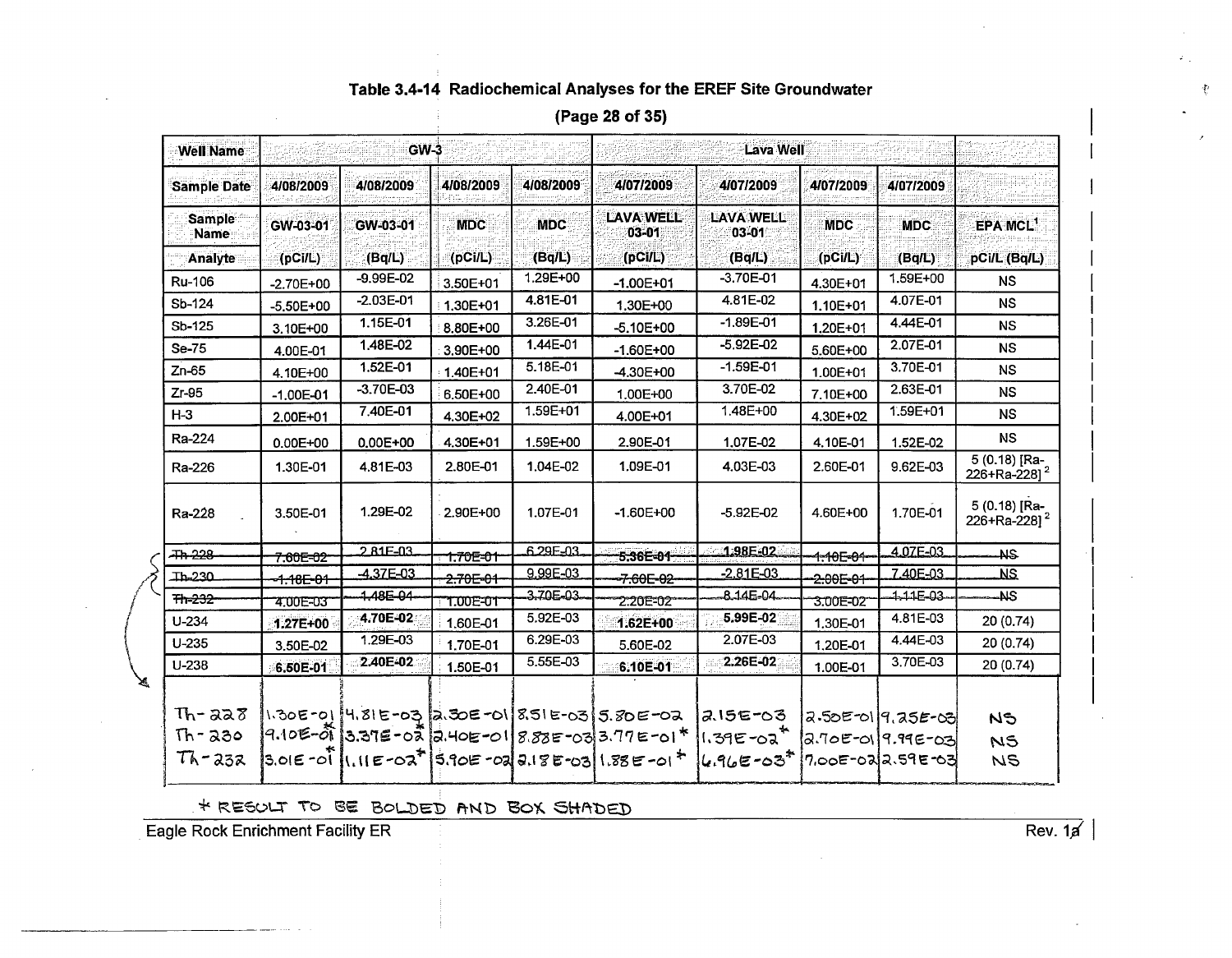| <b>Well Name</b>                                        |                       | GW-5                  |                                                                                                             |                         | <b>Spud Well</b>                        |                                              |                         |                                                                |                                                   |  |  |
|---------------------------------------------------------|-----------------------|-----------------------|-------------------------------------------------------------------------------------------------------------|-------------------------|-----------------------------------------|----------------------------------------------|-------------------------|----------------------------------------------------------------|---------------------------------------------------|--|--|
| <b>Sample</b> :<br>Name<br><b>Sample</b><br><b>Date</b> | GW-05-01<br>4/08/2009 | GW-05-01<br>4/08/2009 | MDC-<br>4/08/2009                                                                                           | <b>MDC</b><br>4/08/2009 | <b>SPUD WELL</b><br>01-01<br>4/06/2009  | <b>SPUD WELL</b><br>01-01<br>4/06/2009       | <b>MDC</b><br>4/06/2009 | <b>MDC</b><br>4/06/2009                                        | EPA MCL <sup>1</sup>                              |  |  |
| <b>Analyte</b>                                          | (pCi/L)               | (Bq/L)                | $[$ (pCi/L) $]$                                                                                             | (Bq/L)                  | (DCII)                                  | (Bq/L)                                       | (PCIL)                  | (Bq/L)                                                         | pCi/L (Bq/L)                                      |  |  |
| Se-75                                                   | 2.50E+00              | 9.25E-02              | 3.80E+00                                                                                                    | 1.41E-01                | 2.00E-01                                | 7.40E-03                                     | 4.30E+00                | 1.59E-01                                                       | <b>NS</b>                                         |  |  |
| $Zn-65$                                                 | $-9.00E - 01$         | $-3.33E - 02$         | 1.10E+01                                                                                                    | 4.07E-01                | $-1.30E+00$                             | $-4.81E - 02$                                | 9.30E+00                | 3.44E-01                                                       | <b>NS</b>                                         |  |  |
| $Zr-95$                                                 | 1.40E+00              | 5.18E-02              | 7.50E+00                                                                                                    | 2.77E-01                | -4.00E-01                               | $-1.48E - 02$                                | 8.60E+00                | 3.18E-01                                                       | NS.                                               |  |  |
| $H-3$                                                   | 1.60E+02              | 5.92E+00              | 4.30E+02                                                                                                    | 1.59E+01                | 3.00E+01                                | 1.11E+00                                     | 4.30E+02                | 1.59E+01                                                       | <b>NS</b>                                         |  |  |
| Ra-224                                                  | 4.50E+01              | 1.66E+00              | 6.10E+01                                                                                                    | 2.26E+00                | $-1.15E + 01$                           | $-4.25E - 01$                                | 1.20E+02                | 4.44E+00                                                       | <b>NS</b>                                         |  |  |
| Ra-226                                                  | 2.07E-01              | 7.66E-03              | 2.50E-01                                                                                                    | 9.25E-03                | 3.70E-01                                | 1.37E-02                                     | 4.00E-01                | 1.48E-02                                                       | $5(0.18)$ [Ra-<br>226+Ra-<br>$228$ ] <sup>2</sup> |  |  |
| Ra-228                                                  | $-3.00E - 01$         | $-1.11E - 02$         | 4.60E+00                                                                                                    | 1.70E-01                | 2.00E-01                                | 7.40E-03                                     | 3.70E+00                | 1.37E-01                                                       | 5 (0.18) [Ra-<br>226+Ra-<br>$228$ ] <sup>2</sup>  |  |  |
| Th-228                                                  | $2.90E-02$            | 1.07F-03              | $1,70F-01$                                                                                                  | 6.29E-03                | $9.305 - 02$                            | 3.44E-03                                     | $2.00E - 01$            | 7.40E-03                                                       | <b>NS</b>                                         |  |  |
| Th-230-                                                 | 2.30E-02              | $-8.51E - 04$         | $-2.70E - 0.1 -$                                                                                            | 9.99E-03                | $-1.34E-04$                             | 4.85E-03                                     | 2.20E=01-               | $-8.14E - 03$                                                  | -NS-                                              |  |  |
| Th-232                                                  | 160E-02               | 5.92E-04              | 7.30E-02-                                                                                                   | 2.70E-03                | 1.70E-02                                | 6.29F-04                                     | 8.10E-02                | 3.00E-03                                                       | -NS.                                              |  |  |
| $U - 234$                                               | <b>1:54E+00</b>       | $5.70E - 02$          | 1.30E-01                                                                                                    | 4.81E-03                | 1.58E+00                                | $-5.85E - 02$                                | 1.20E-01                | 4.44E-03                                                       | 20(0.74)                                          |  |  |
| $U - 235$                                               | 4.90E-02              | 1.81E-03              | 9.50E-02                                                                                                    | 3.51E-03                | 6.70E-02                                | 2.48E-03                                     | 1.40E-01                | 5.18E-03                                                       | 20 (0.74)                                         |  |  |
| $U - 238$                                               | 5.90E-01              | 2.18E-02              | 1.10E-01                                                                                                    | 4.07E-03                | 3.87E-01                                | 1,43E-02                                     | 9.60E-02                | 3.55E-03                                                       | 20 (0.74)                                         |  |  |
| Th-228<br>$Th-330$<br>Th-232                            |                       | 3.202-02 1.182-03     | a.coE-0a  7.40E-04   3.a0E-01   1.18E-0a  1.41E-01<br> 4.30E-01   1.59 E-02   5.40E-01   2.00E-03  1.36E-01 |                         | 8.50E-02 3.14E-03 3.11E-01 <sup>*</sup> | $5.22E - 03$<br>$5.03E - 03$<br>$1.15E-02^3$ |                         | ia.70E-01 9.99E-03<br>$2.50E-0119.25E-03$<br>8.60E-02 3.18E-03 | <b>NS</b><br>NS<br>NS                             |  |  |
|                                                         |                       |                       |                                                                                                             |                         |                                         |                                              |                         |                                                                |                                                   |  |  |

(Page 30 of 35)

\* RESULT TO BE BOLDED AND BOX SHADED.

Eagle Rock Enrichment Facility ER

Rev.  $1/4$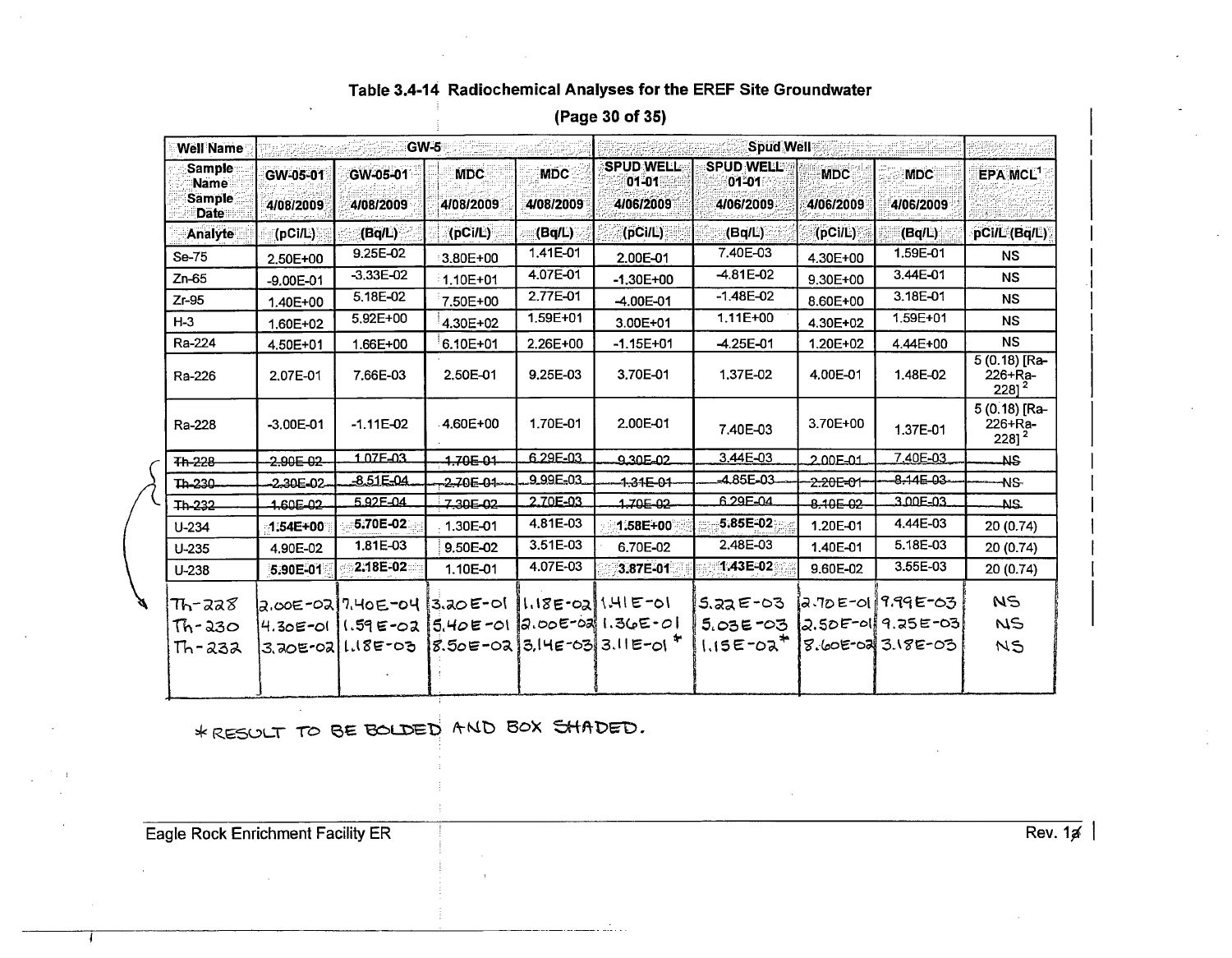| <b>Well Name</b>                                       | <b>GW-1</b>         |                                                                    |                       |                    |                        |                                                                                   |                       |                       |                                                       |
|--------------------------------------------------------|---------------------|--------------------------------------------------------------------|-----------------------|--------------------|------------------------|-----------------------------------------------------------------------------------|-----------------------|-----------------------|-------------------------------------------------------|
| <b>Sample</b><br>∵Name<br><b>Sample</b><br><b>Date</b> | GW-01-01<br>4/07/09 | GW-01-01<br>4/07/09                                                | <b>MDC</b><br>4/07/09 | MDC<br>4/07/09     | GW-04-01<br>4/07/09    | GW-04-01<br>4/07/09                                                               | <b>MDC</b><br>4/07/09 | <b>MDC</b><br>4/07/09 | EPA MCL <sup>1</sup><br>pCi/L (Bq/L)                  |
| <b>Analyte</b>                                         | (DCII)              | (Bq/L)                                                             | (DCUL)                | (Bq/L)             | (pCI/L)                | (Bq/L)                                                                            | (DCI/L)               | (Bq/L)                |                                                       |
| Sb-124                                                 | 8.00E-01            | 2.96E-02                                                           | 1.10E+01              | 4.07E-01           | $-1.90E + 00$          | $-7.03E - 02$                                                                     | 1.20E+01              | 4.44E-01              | <b>NS</b>                                             |
| Sb-125                                                 | $-2.60E+00$         | $-9.62E - 02$                                                      | 8.90E+00              | 3.29E-01           | $-2.80E+00$            | $-1.04E - 01$                                                                     | 1.10E+01              | 4.07E-01              | <b>NS</b>                                             |
| Se-75                                                  | 3.00E-01            | 1.11E-02                                                           | 3.60E+00              | 1.33E-01           | $-3.00E - 01$          | $-1.11E-02$                                                                       | $5.50E+00$            | 2.03E-01              | <b>NS</b>                                             |
| $Zn-65$                                                | $-1.60E + 00$       | $-5.92E - 02$                                                      | 7.50E+00              | 2.77E-01           | $-2.10E+00$            | $-7.77E-02$                                                                       | $9.60E + 00$          | 3.55E-01              | <b>NS</b>                                             |
| $Zr-95$                                                | $3.60E + 00$        | 1.33E-01                                                           | 5.70E+00              | 2.11E-01           | $-6.00E - 01$          | $-2.22E - 02$                                                                     | 8.00E+00              | 2.96E-01              | <b>NS</b>                                             |
| $H-3$                                                  | 1.40E+02            | 5.18E+00                                                           | 4.30E+02              | 1.59E+01           | 2.00E+01               | 7.40E-01                                                                          | 4.30E+02              | 1.59E+01              | <b>NS</b>                                             |
| Ra-224                                                 | 2.20E-01            | 8.14E-03                                                           | 1.30E+00              | 4.81E-02           | 2.70E+01               | 9.99E-01                                                                          | 3.60E+01              | $1.33E + 00$          | <b>NS</b>                                             |
| Ra-226                                                 | 5.30E-01            | 1.96E-02                                                           | 2.20E-01              | 8.14E-03           | 2.47E-01               | 9.14E-03                                                                          | 1.80E-01              | 6.66E-03              | $5(0.18)$ [Ra-<br>$226 + Ra -$<br>$2281^2$            |
| Ra-228                                                 | $-1.00E + 00$       | $-3.70E - 02$                                                      | 4.10E+00              | 1.52E-01           | 6.00E-01               | 2.22E-02                                                                          | $3.80E + 00$          | 1.41E-01              | 5 (0.18) [Ra-<br>$226 + Ra -$<br>$228$ ] <sup>2</sup> |
| <b>Th-228-</b>                                         | $-2.33E - 0.1$      | 8.62E-03                                                           | <del>1.90E-01</del>   | Z03E-03            | 4.20E-04-              | $AAAE-03$                                                                         | $-80501$              | 6.66E-03              | <b>AS</b>                                             |
| $7h-230$                                               | 181E-01             | 6.70F-03                                                           | $-2.60E - 04$         | 9.62E-03-          | - <del>2.80E-02-</del> | $1-04E-03$                                                                        | 3.00E=01              | $-4 - 44E - 02 -$     | <b>NS</b>                                             |
| Th-232                                                 | <del>1.70E=03</del> | $6.29 - 05$                                                        | 4.50E=02              | <del>166E 03</del> | 6.40E-02               | 237503                                                                            | 8.80E=02              | $3.26E-03$            | <b>NS</b>                                             |
| $U-234$                                                | 2.13E+00            | 7.88E-02                                                           | 1.40E-01              | 5.18E-03           | 7.60E-01               | 2.81E-02                                                                          | 9.00E-02              | 3.33E-03              | 20 (0.74)                                             |
| $U-235$                                                | 7.90E-02            | 2.92E-03                                                           | 1.10E-01              | 4.07E-03           | 1.45E-01               | 5.36E-03                                                                          | 1.20E-01              | 4.44E-03              | 20(0.74)                                              |
| $U-238$                                                | 5.40E-01            | 2.00E-02                                                           | 1.10E-01              | 4.07E-03           | 5.80E-01               | 2.15E-02                                                                          | 1.10E-01              | 4.07E-03              | 20 (0.74)                                             |
|                                                        |                     |                                                                    |                       |                    |                        | Th -228 1353E-011.31E-02 1.60E-01 5.92E-03 2.00E-03 7.40E-05 1.80E-01 6.66E-03    |                       |                       | NS                                                    |
|                                                        |                     |                                                                    |                       |                    |                        | Th-230 11.73E-01 6.40E-03 2.70E-01 19.99E-03-1.00E-01 -3.70E-03 5.00E-01 1.85E-02 |                       |                       | NS                                                    |
|                                                        |                     | Th-232  4.59E-01  1.10E-02  2.40E-02  8.88E-04 2.17E-01* 8.03E-03* |                       |                    |                        |                                                                                   | 11.40E-01             | $5.18E - 0.3$         | NS                                                    |

(Page 32 of 35)

\* RESULT TO BE BOLDED AND BOX SHADED.

Eagle Rock Enrichment Facility ER

 $\overline{Rev. 1p}$